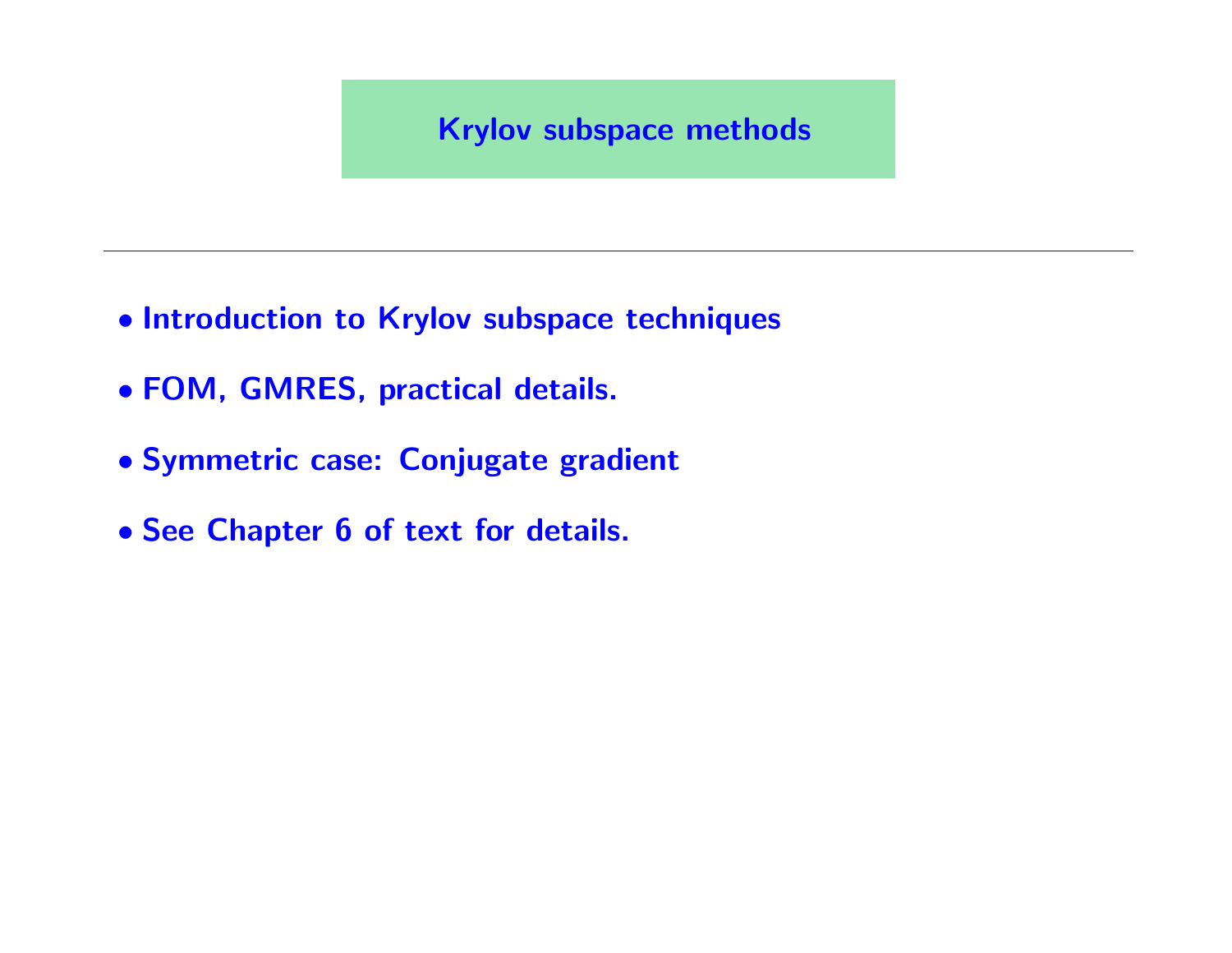# **Motivation**

➤ Common feature of one-dimensional projection techniques:

$$
x_{new} = x + \alpha d
$$

where  $\boldsymbol{d} = \boldsymbol{a}$  certain direction.

 $\triangleright$   $\alpha$  is defined to optimize a certain function.

Equivalently: determine  $\alpha$  by an orthogonality constraint

Example

$$
\begin{array}{|l|l|}\n\hline\n\ln MR: \\
x(\alpha) = x + \alpha d, \text{ with } d = b - Ax. \\
\min_{\alpha} ||b - Ax(\alpha)||_2 \text{ reached iff } b - Ax(\alpha) \perp r\n\end{array}
$$

One-dimensional projection methods are greedy methods. They are 'short-sighted'.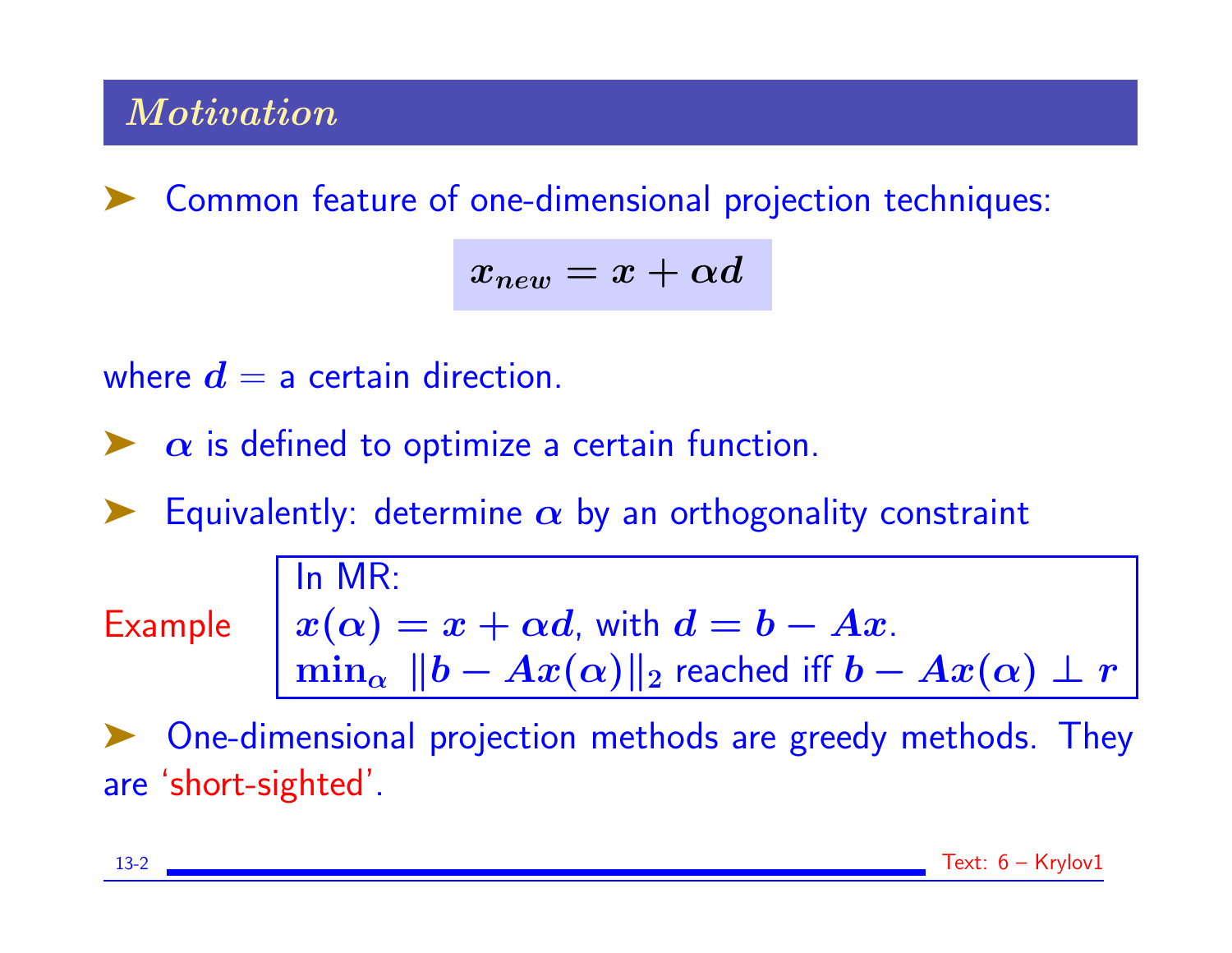Example:

Recall in Steepest Descent: New direc-  $r \leftarrow b - Ax$ , tion of search  $\tilde{\bm{r}}$  is  $\perp$  to old direction of search  $\bm{r}$ .  $\alpha \leftarrow (r,r)/(Ar,r)$  $x \leftarrow x + \alpha r$ 



Question: can we do better by combining successive iterates? ▶ Yes: Krylov subspace methods..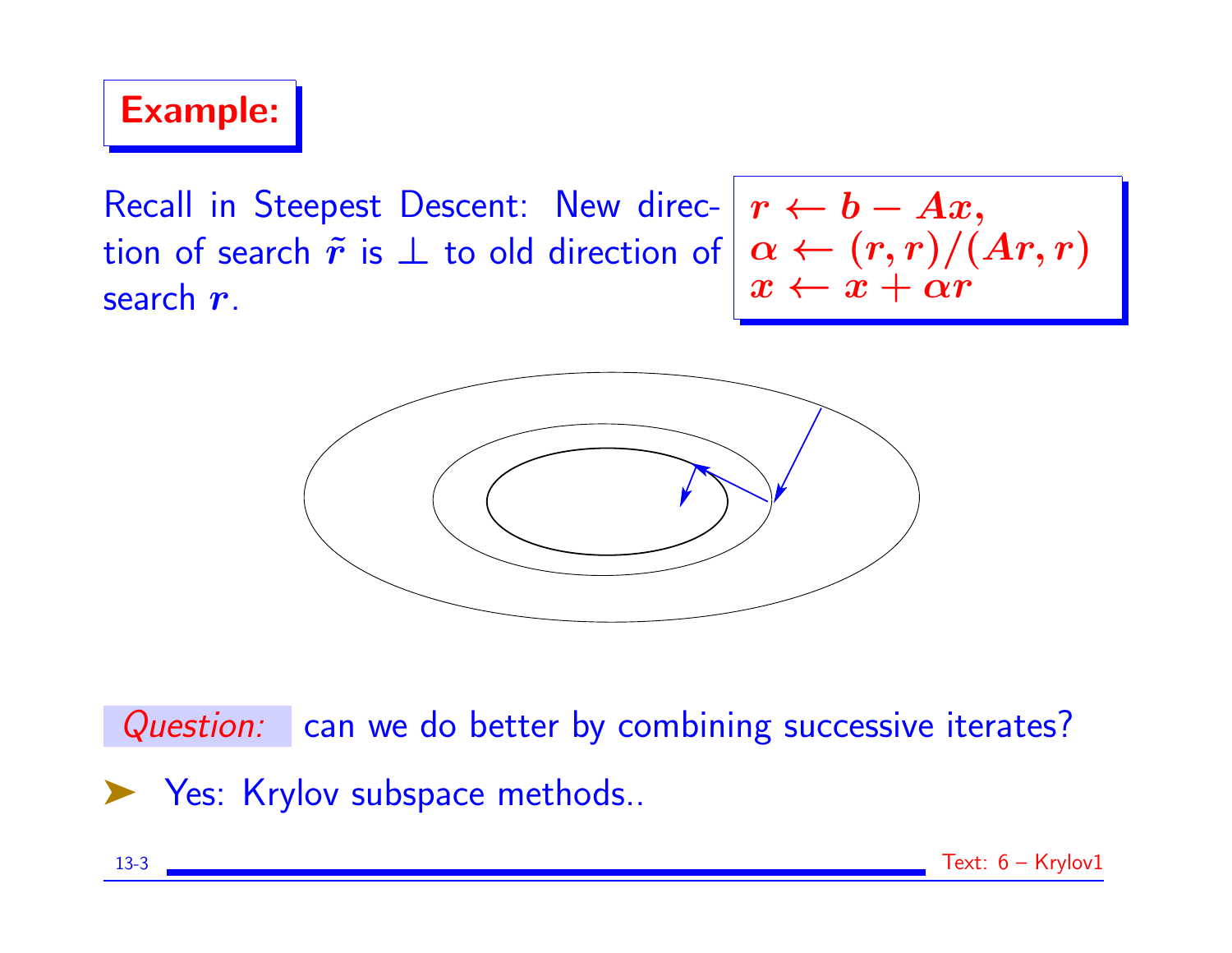### Krylov subspace methods: Introduction

Consider MR (or steepest descent). At each iteration:  $r_{k+1} = b - A(x^{(k)} + \alpha_k r_k)$  $r_k - \alpha_k A r_k$  $= (I - \alpha_k A) r_k$ 

In the end:

$$
r_{k+1} = (I - \alpha_k A)(I - \alpha_{k-1} A) \cdots (I - \alpha_0 A)r_0 = p_{k+1}(A)r_0
$$
  
where  $p_{k+1}(t)$  is a polynomial of degree  $k + 1$  of the form  

$$
p_{k+1}(t) = 1 - tq_k(t)
$$

 $\boxed{\scriptstyle \mathbb{Z}_{{\scriptscriptstyle 0}}}$  Show that:  $x^{(k+1)} = x^{(0)} + q_k(A) r_0 \ \ \ ,$  with  $\deg \ (q_k) = k$ ➤ Krylov subspace methods: iterations of this form that are 'optimal' [from  $m$ -dimensional projection methods] 13-4 Text: 6 – Krylov1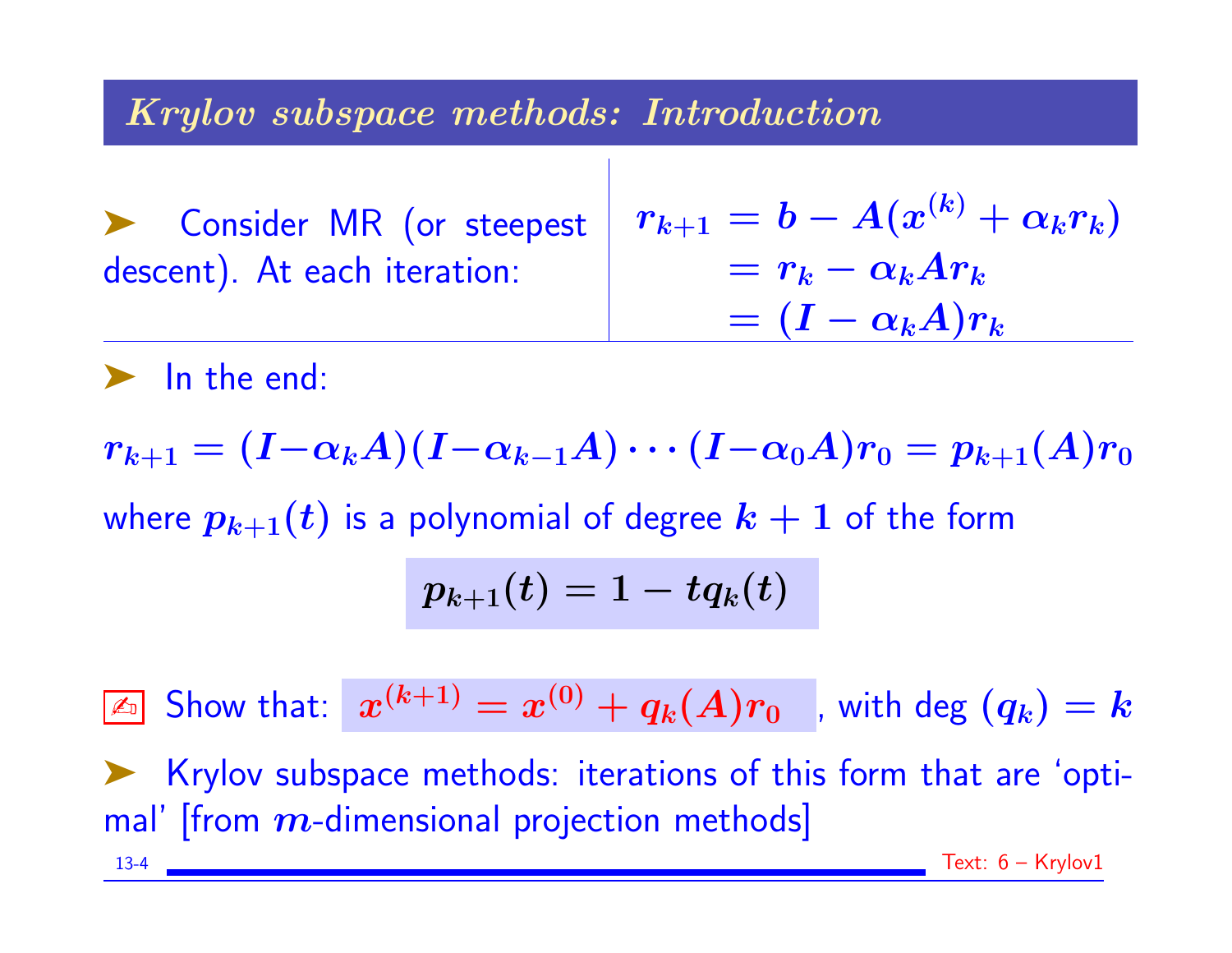# Krylov subspace methods

Principle: Projection methods on Krylov subspaces:

$$
\boldsymbol{K_m(A,v_1)=\mathsf{span}\{v_1,Av_1,\cdots,A^{m-1}v_1\}}
$$

- The most important class of iterative methods.
- $\bullet$  Many variants exist depending on the subspace  $L$ .

## Simple properties of  $K_m$

- $\blacktriangleright$  Notation:  $\mu =$  deg. of minimal polynomial of  $v$ . Then:
- $K_m = \{p(A)v|p =$  polynomial of degree  $\leq m-1\}$
- $\bullet K_m = K_\mu$  for all  $m \geq \mu$ . Moreover,  $K_\mu$  is invariant under  $A$ .
- $dim(K_m) = m$  iff  $\mu > m$ .

13-5 Text: 6 – Krylov1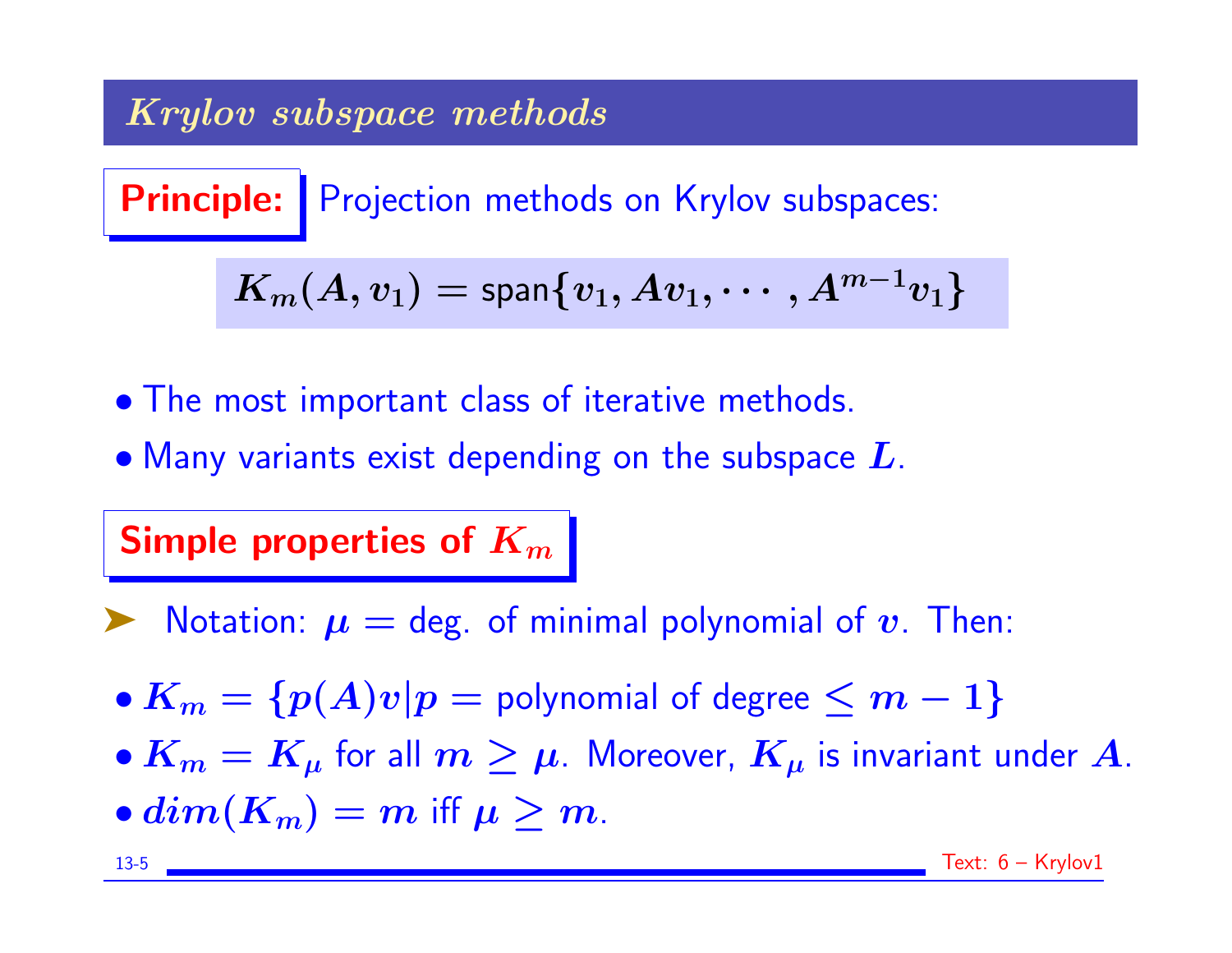#### A little review: Gram-Schmidt process

Goal: given  $X = [x_1, \ldots, x_m]$  compute an orthonormal set  $Q = [q_1, \ldots, q_m]$  which spans the same susbpace.

ALGORITHM : 1. Classical Gram-Schmidt

1. For 
$$
j = 1, ..., m
$$
 Do:  
\n2. Compute  $r_{ij} = (x_j, q_i)$  for  $i = 1, ..., j - 1$   
\n3. Compute  $\hat{q}_j = x_j - \sum_{i=1}^{j-1} r_{ij} q_i$   
\n4.  $r_{jj} = ||\hat{q}_j||_2$  If  $r_{jj} == 0$  exit  
\n5.  $q_j = \hat{q}_j/r_{jj}$   
\n6. EndDo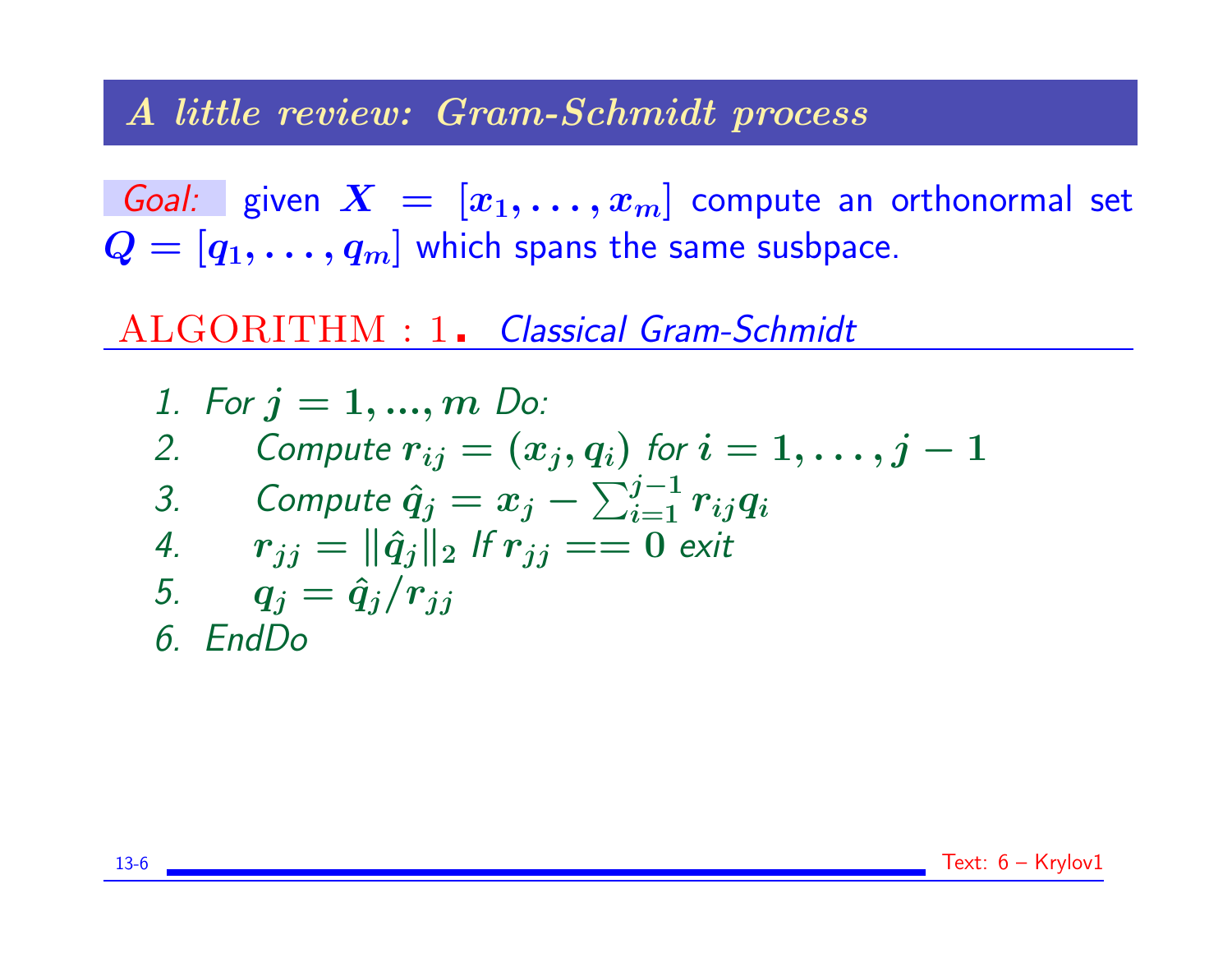ALGORITHM : 2. Modified Gram-Schmidt

1. For 
$$
j = 1, ..., m
$$
 Do:  
\n2.  $\hat{q}_j := x_j$   
\n3. For  $i = 1, ..., j - 1$  Do  
\n4.  $r_{ij} = (\hat{q}_j, q_i)$   
\n5.  $\hat{q}_j := \hat{q}_j - r_{ij}q_i$   
\n6. EndDo  
\n7.  $r_{jj} = ||\hat{q}_j||_2$ . If  $r_{jj} == 0$  exit  
\n8.  $q_j := \hat{q}_j/r_{jj}$   
\n9. EndDo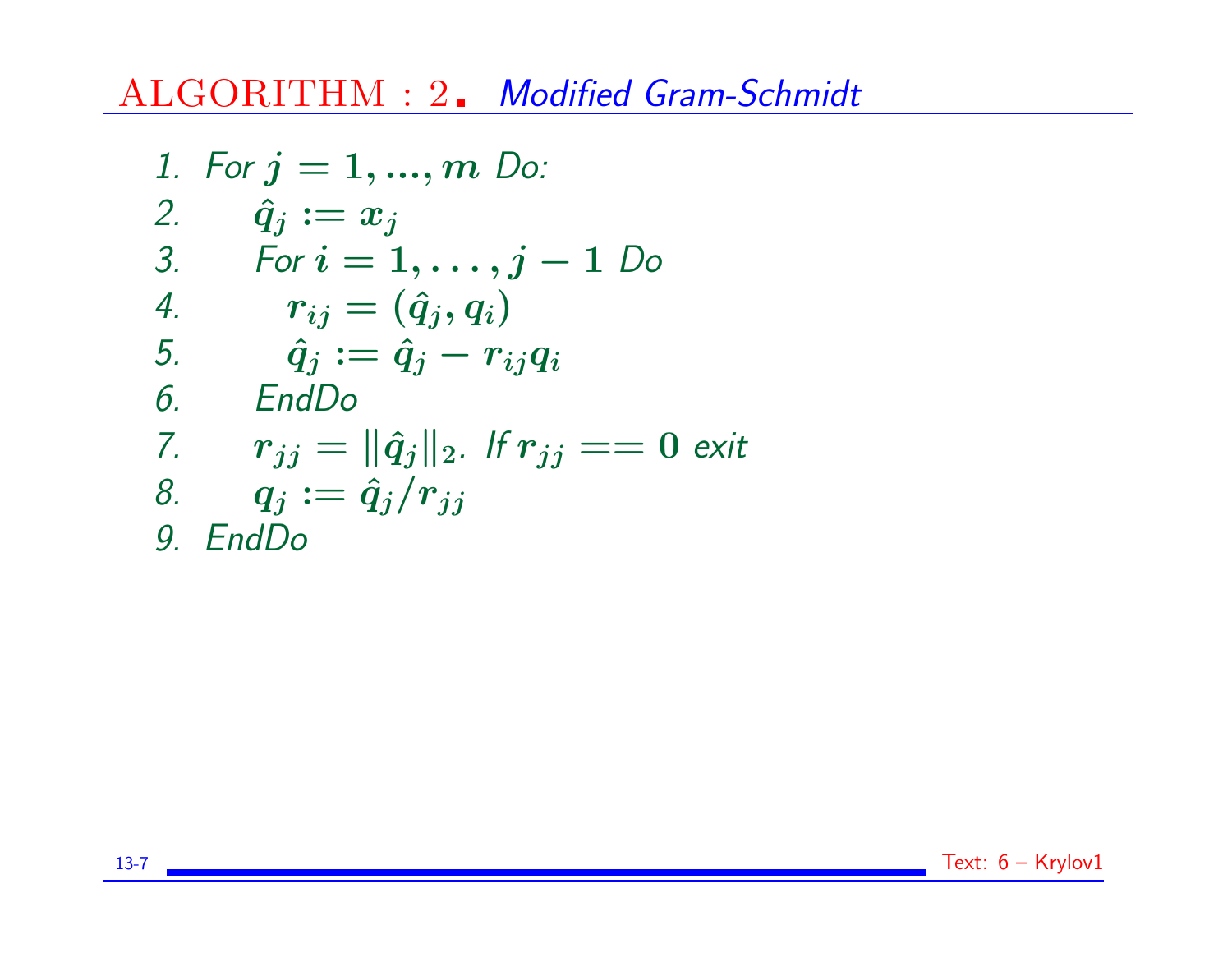#### Let:

- $X = [x_1, \ldots, x_m]$   $(n \times m$  matrix)
- $Q = [q_1, \ldots, q_m]$   $(n \times m$  matrix)
- $R = {r_{ij}} (m \times m$  upper triangular matrix)

▶ At each step,

$$
x_j = \sum_{i=1}^j r_{ij} q_i
$$

Result:

 $X = QR$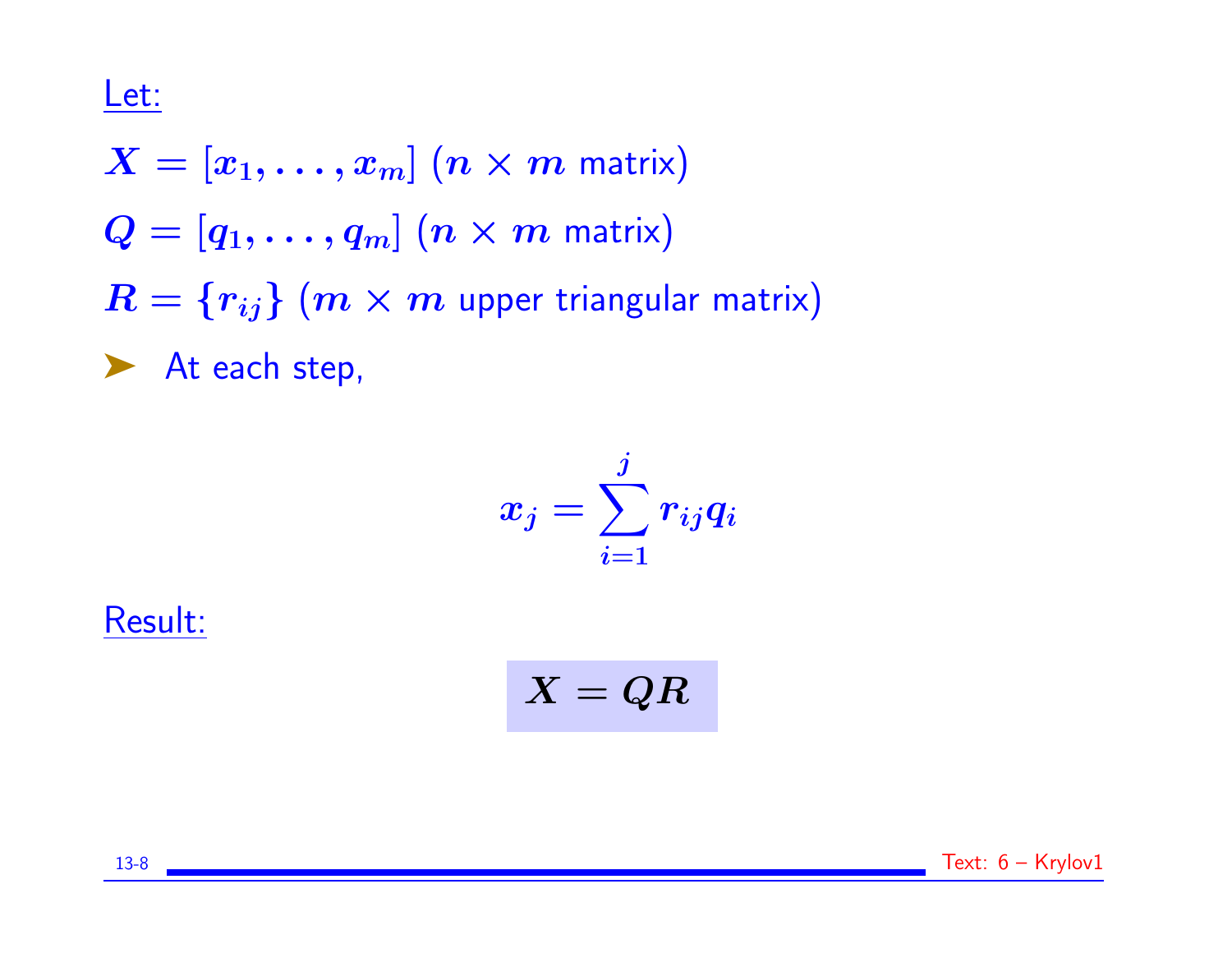## Arnoldi's algorithm

► Goal: to compute an orthogonal basis of  $K_m$ .

Input: Initial vector  $v_1$ , with  $||v_1||_2 = 1$  and  $m$ .

For 
$$
j = 1, ..., m
$$
 Do:\n\nCompute  $w := Av_j$ \nFor  $i = 1, ..., j$  Do:\n\n
$$
h_{i,j} := (w, v_i)
$$
\n
$$
w := w - h_{i,j}v_i
$$
\n\nEndDo\n\nCompute:  $h_{j+1,j} = ||w||_2$  and  $v_{j+1} = w/h_{j+1,j}$ \n\nEndDo

13-9 Text: 6 – Krylov1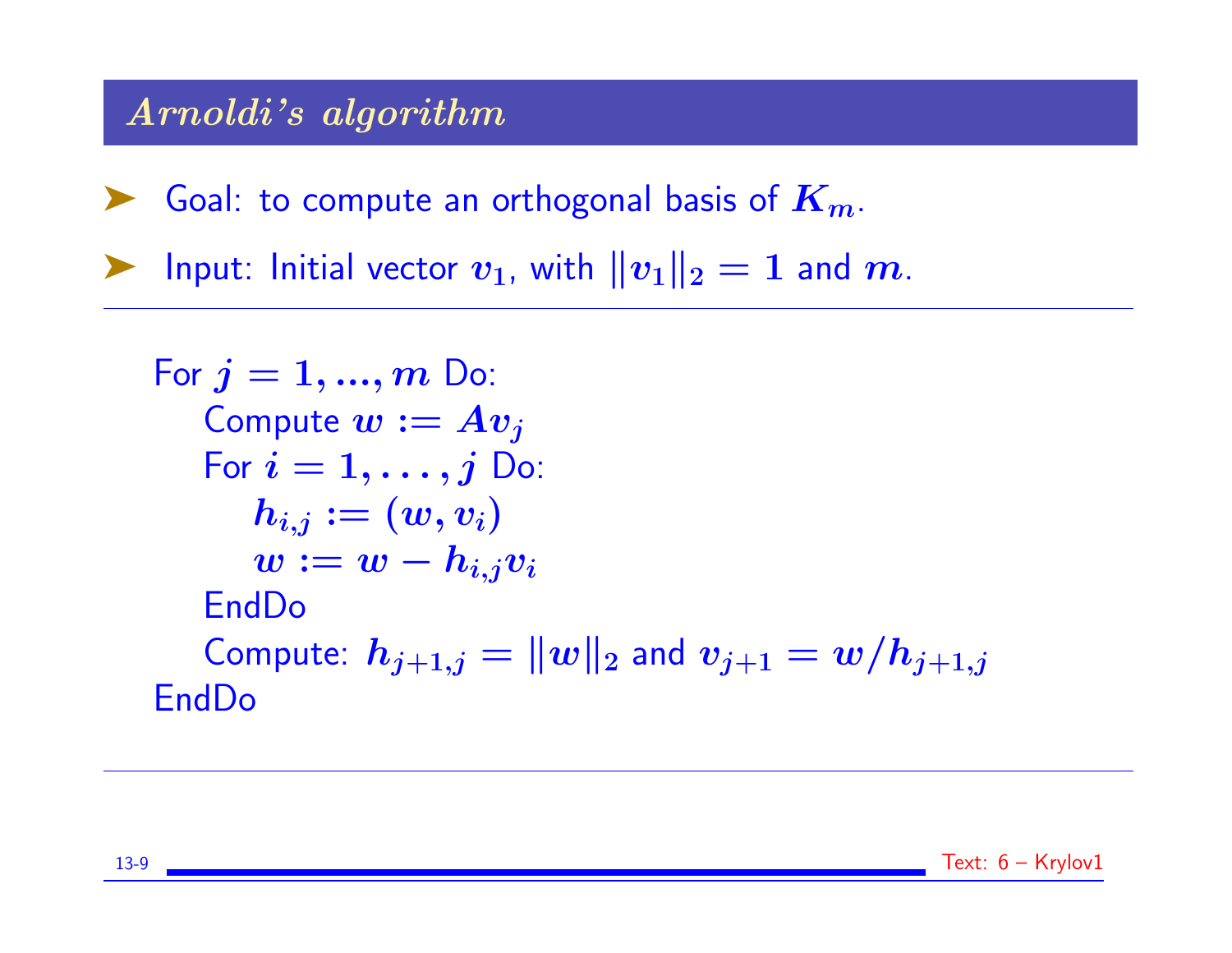Result of orthogonalization process (Arnoldi):

- 1.  $V_m = [v_1, v_2, ..., v_m]$  orthonormal basis of  $K_m$ .
- 2.  $AV_m = V_{m+1} \overline{H}_m$
- 3.  $V_m^T A V_m = H_m \equiv \overline{H}_m$  last row.

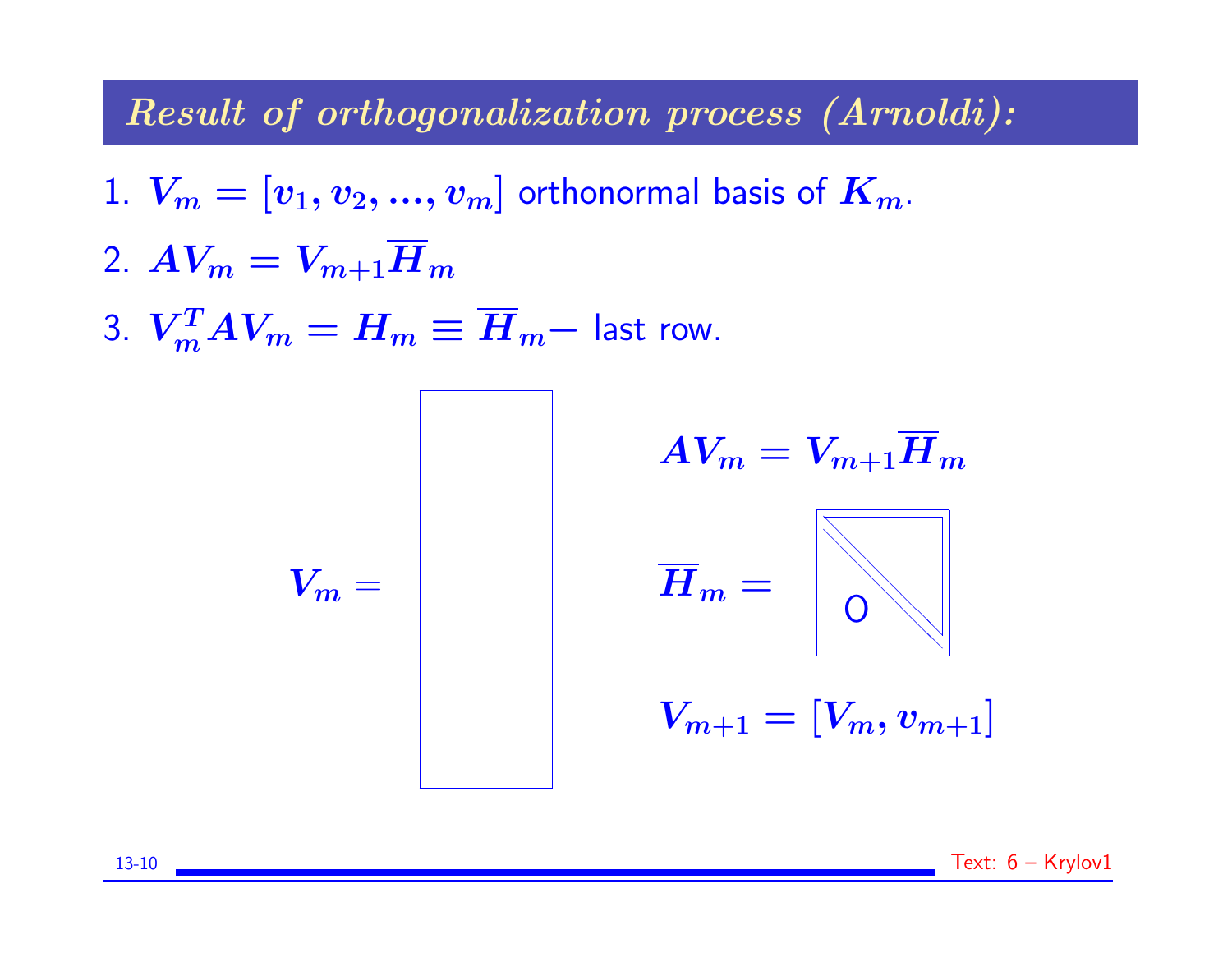# Arnoldi's Method for linear systems  $(L_m = K_m)$

From Petrov-Galerkin condition when  $L_m = K_m$ , we get  $x_m = x_0 + V_m H_m^{-1} V_m^T r_0$ 

Select  $v_1 = r_0/||r_0||_2 \equiv r_0/\beta$  in Arnoldi's. Then

$$
x_m=x_0+\beta V_m H_m^{-1}e_1
$$

 $\boxed{\mathbb{Z}^n}$  What is the residual vector  $r_m = b - Ax_m?$ 

Several algorithms mathematically equivalent to this approach:

\* FOM [Y. Saad, 1981] (above formulation), Young and Jea's OR-THORES [1982], Axelsson's projection method [1981],..

\* Also Conjugate Gradient method [see later]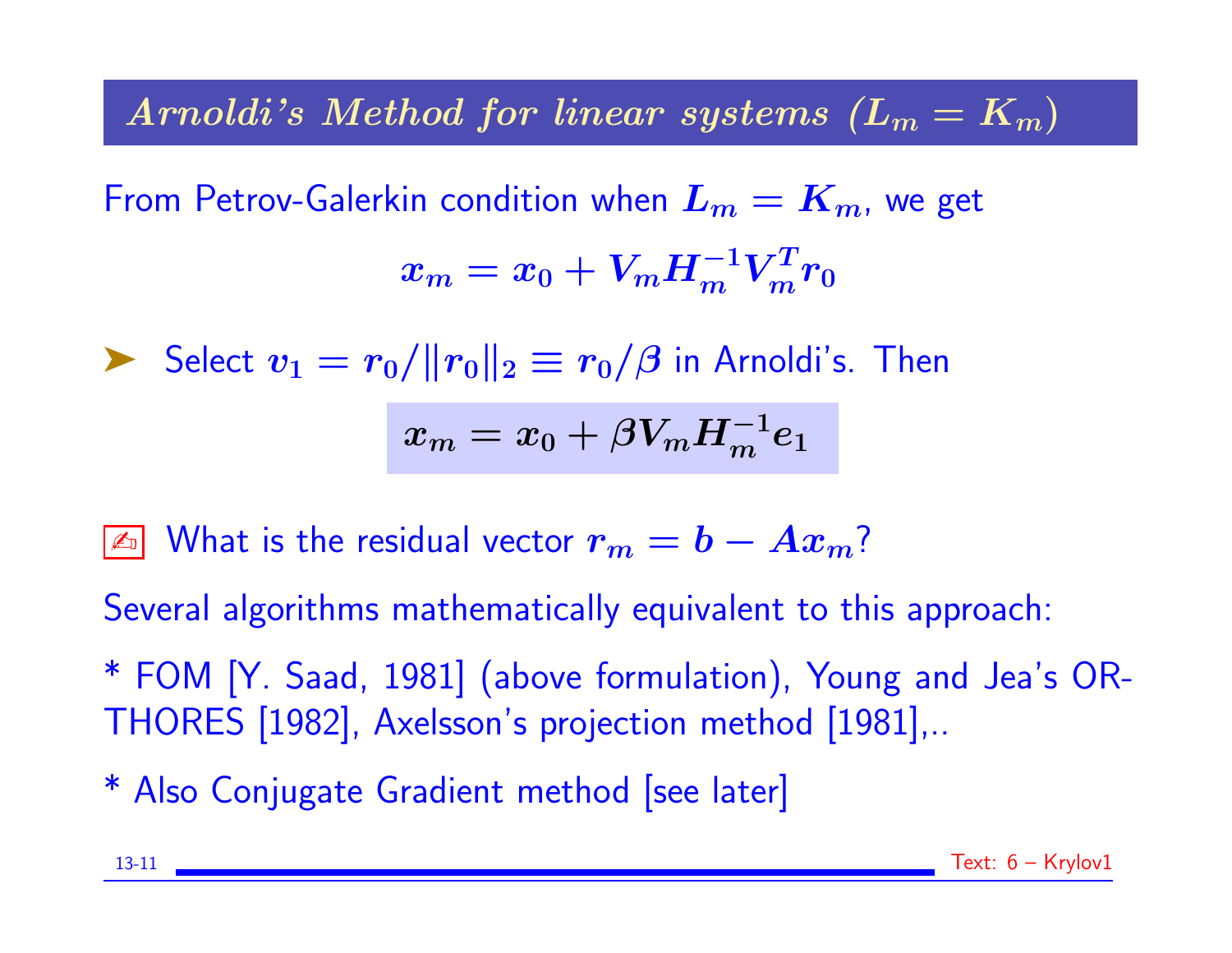#### Minimal residual methods  $(L_m = AK_m)$

When  $L_m = AK_m$ , we let  $W_m \equiv AV_m$  and obtain relation  $x_m = x_0 + V_m [W_m^T A V_m]^{-1} W_m^T r_0$  $= x_0 + V_m [(A V_m)^T A V_m]^{-1} (A V_m)^T r_0.$ 

 $\blacktriangleright$  Use again  $v_1 := r_0/(\beta := ||r_0||_2)$  and the relation

$$
AV_m = V_{m+1} \overline{H}_m
$$

 $\blacktriangleright \;\; x_m = x_0 + V_m [\bar{H}_m^T \bar{H}_m]^{-1} \bar{H}_m^T \beta e_1 = x_0 + V_m y_m$ where  $y_m$  minimizes  $\|\beta e_1 - \bar{H}_my\|_2$  over  $y \in \mathbb{R}^m$ .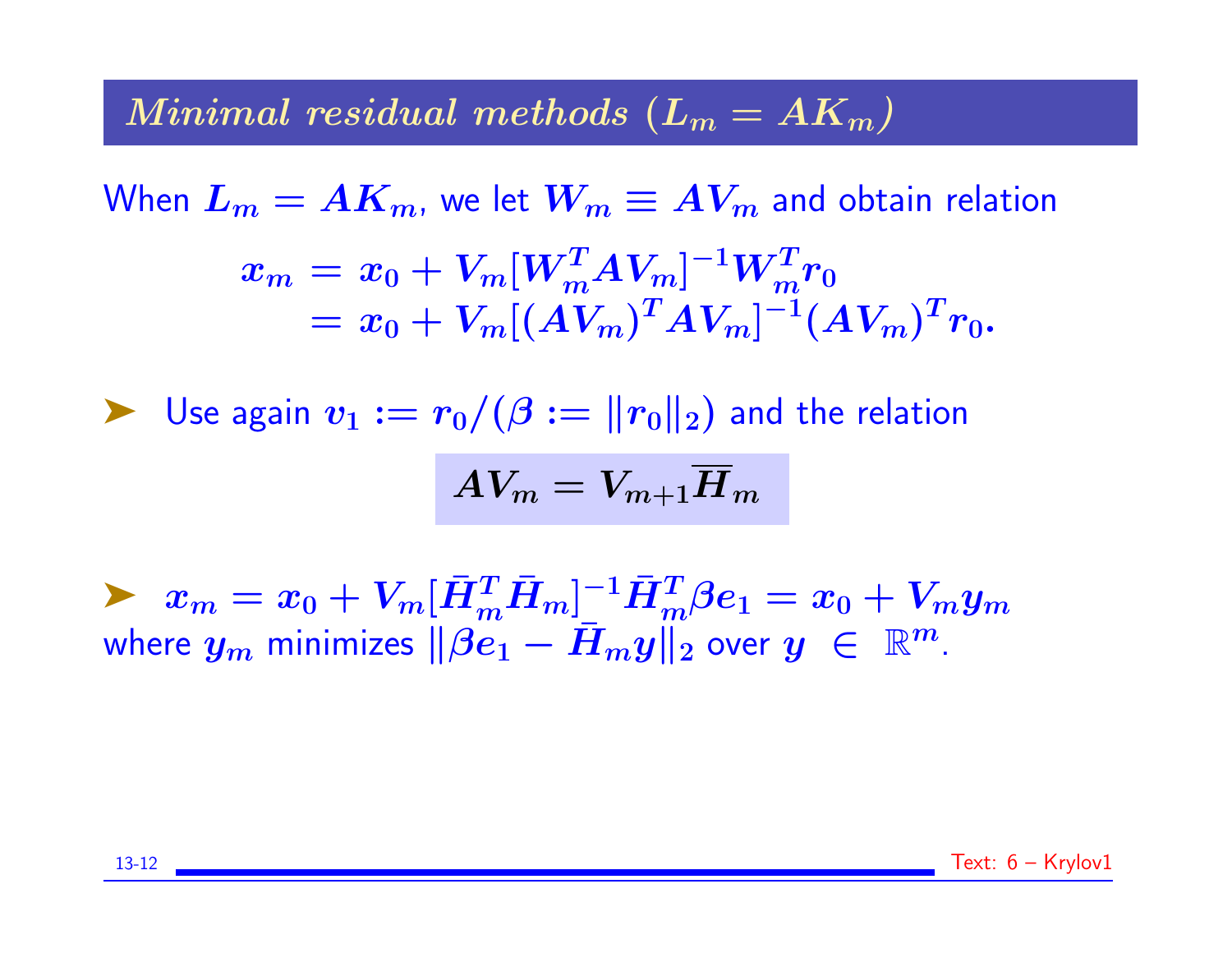➤ Gives the Generalized Minimal Residual method (GMRES) ([Saad-Schultz, 1986]):

$$
x_m = x_0 + V_my_m \quad \text{where} \quad
$$
  

$$
y_m = \min_y \|\beta e_1 - \bar{H}_m y\|_2
$$

▶ Several Mathematically equivalent methods:

- Axelsson's CGLS Orthomin (1980)
- Orthodir GCR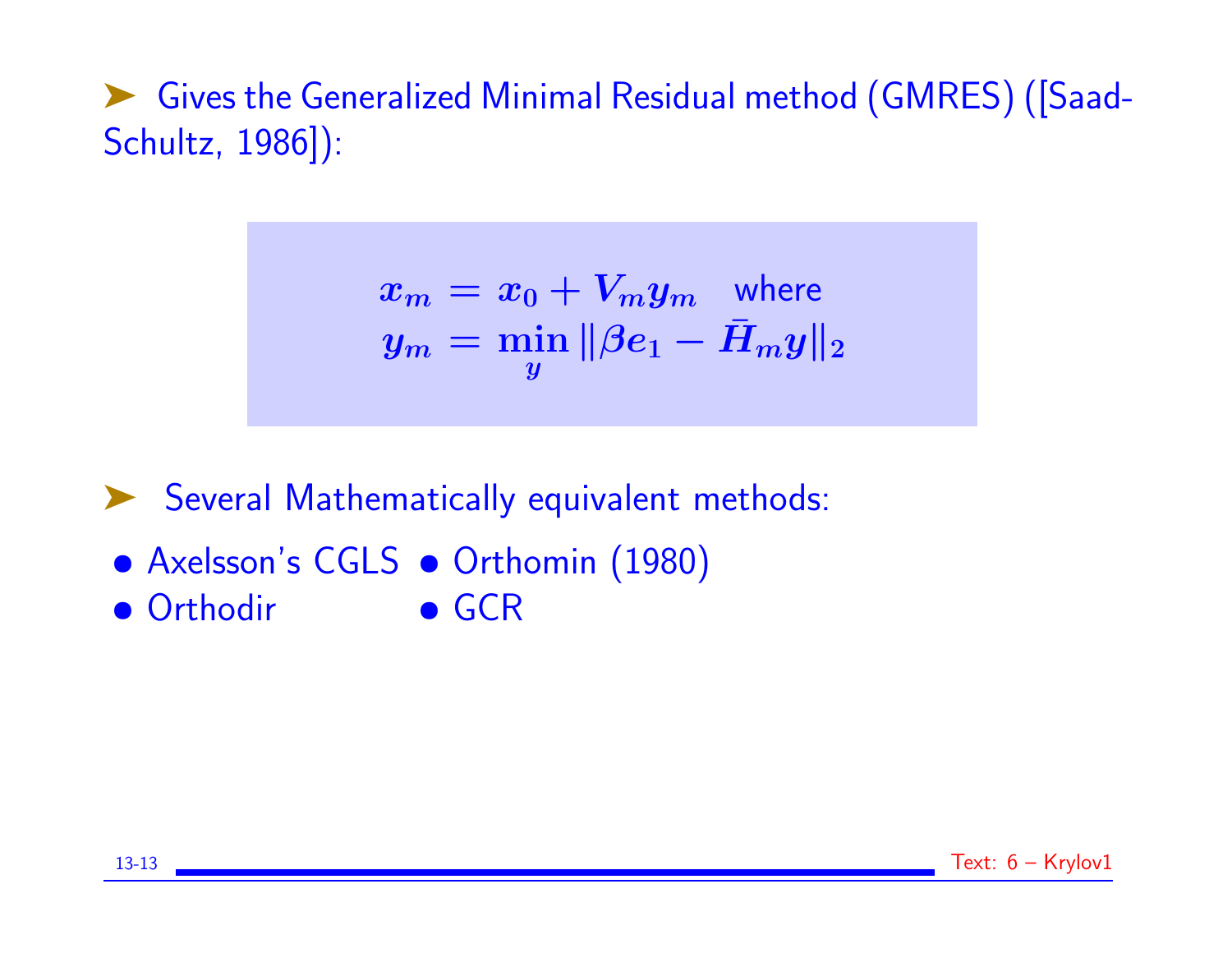### A few implementation details: GMRES

Issue 1: How to solve the least-squares problem?

Issue 2: How to compute residual norm (without computing solution at each step)?

▶ Several solutions to both issues. Simplest: use Givens rotations.

➤ Recall: We want to solve least-squares problem

$$
\mathop{\rm min}\nolimits_y\|\beta e_1 - \overline{H}_m y\|_2
$$

▶ Transform the problem into upper triangular one.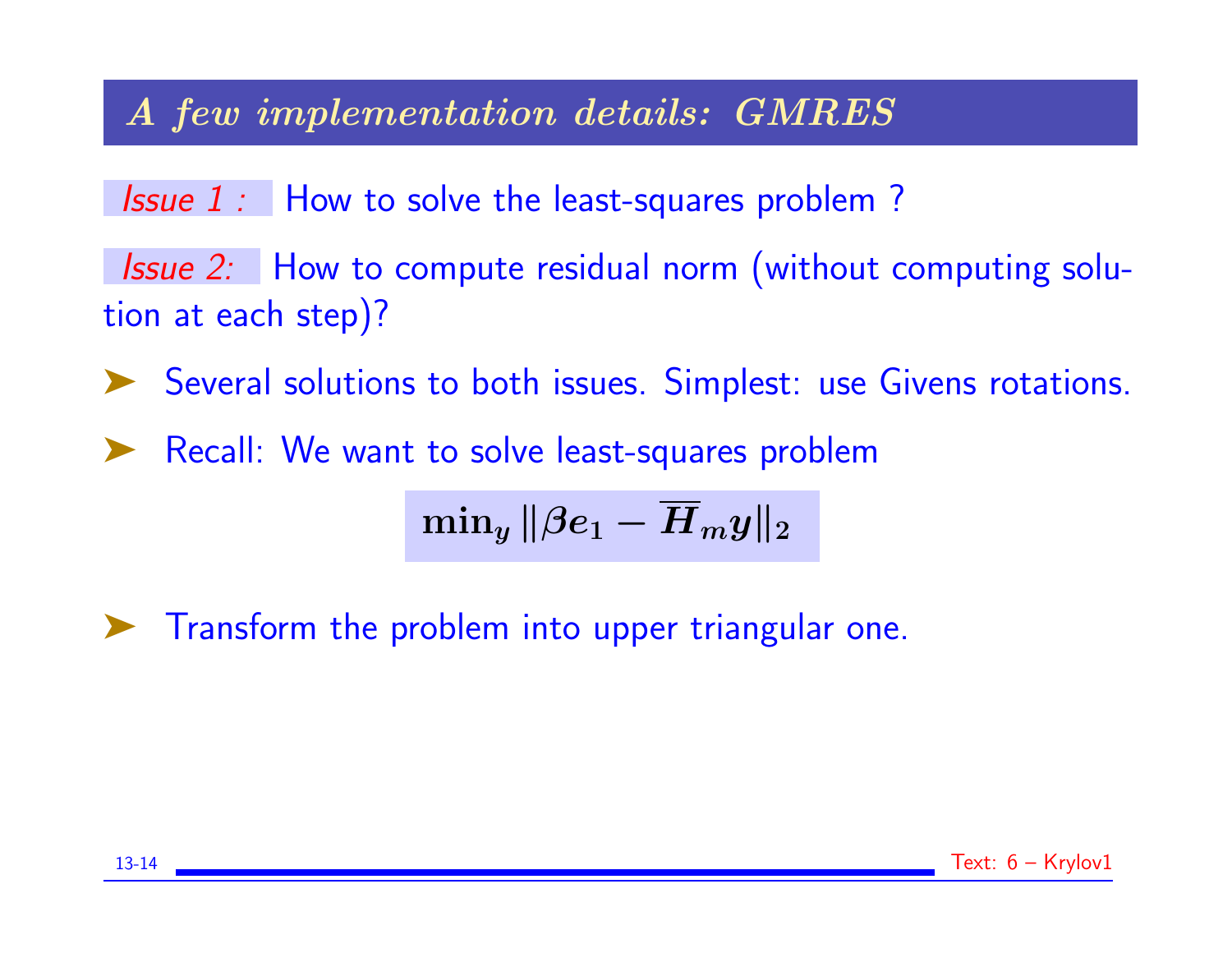▶ Rotation matrices of dimension  $m+1$ . Define (with  $s_i^2+c_i^2=$ 1):



ight-hand side  $\bar{g}_0 \equiv \beta e_1$  by a sequence of such matrices from the left.  $\triangleright$   $s_i, c_i$  selected to eliminate  $h_{i+1,i}$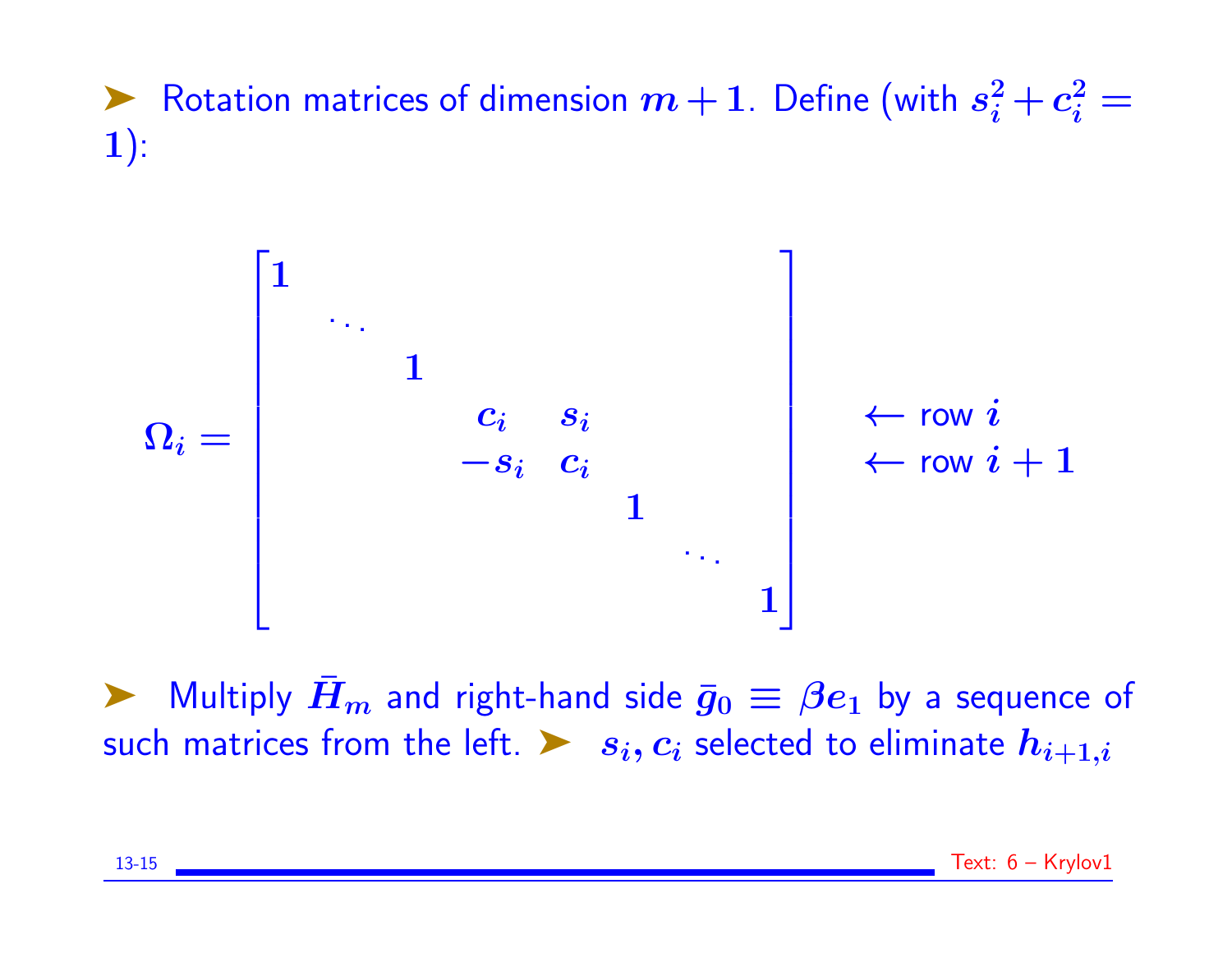$$
\bar{H}_5=\begin{bmatrix} h_{11} & h_{12} & h_{13} & h_{14} & h_{15} \\ h_{21} & h_{22} & h_{23} & h_{24} & h_{25} \\ & h_{32} & h_{33} & h_{34} & h_{35} \\ & & h_{43} & h_{44} & h_{45} \\ & & & h_{54} & h_{55} \\ & & & & h_{65} \end{bmatrix}, \quad \bar{g}_0=\begin{bmatrix} \beta \\ 0 \\ 0 \\ 0 \\ 0 \\ 0 \\ 0 \end{bmatrix}
$$
  
> 1-st Rotation:

$$
\Omega_1 = \begin{bmatrix} c_1 & s_1 \\ -s_1 & c_1 \\ & & 1 \\ & & & 1 \end{bmatrix} \quad \text{with:} \quad \begin{aligned} s_1 &= \frac{h_{21}}{\sqrt{h_{11}^2 + h_{21}^2}}, \\ c_1 &= \frac{h_{11}}{\sqrt{h_{11}^2 + h_{21}^2}} \end{aligned}
$$

13-16 Text: 6 – Krylov1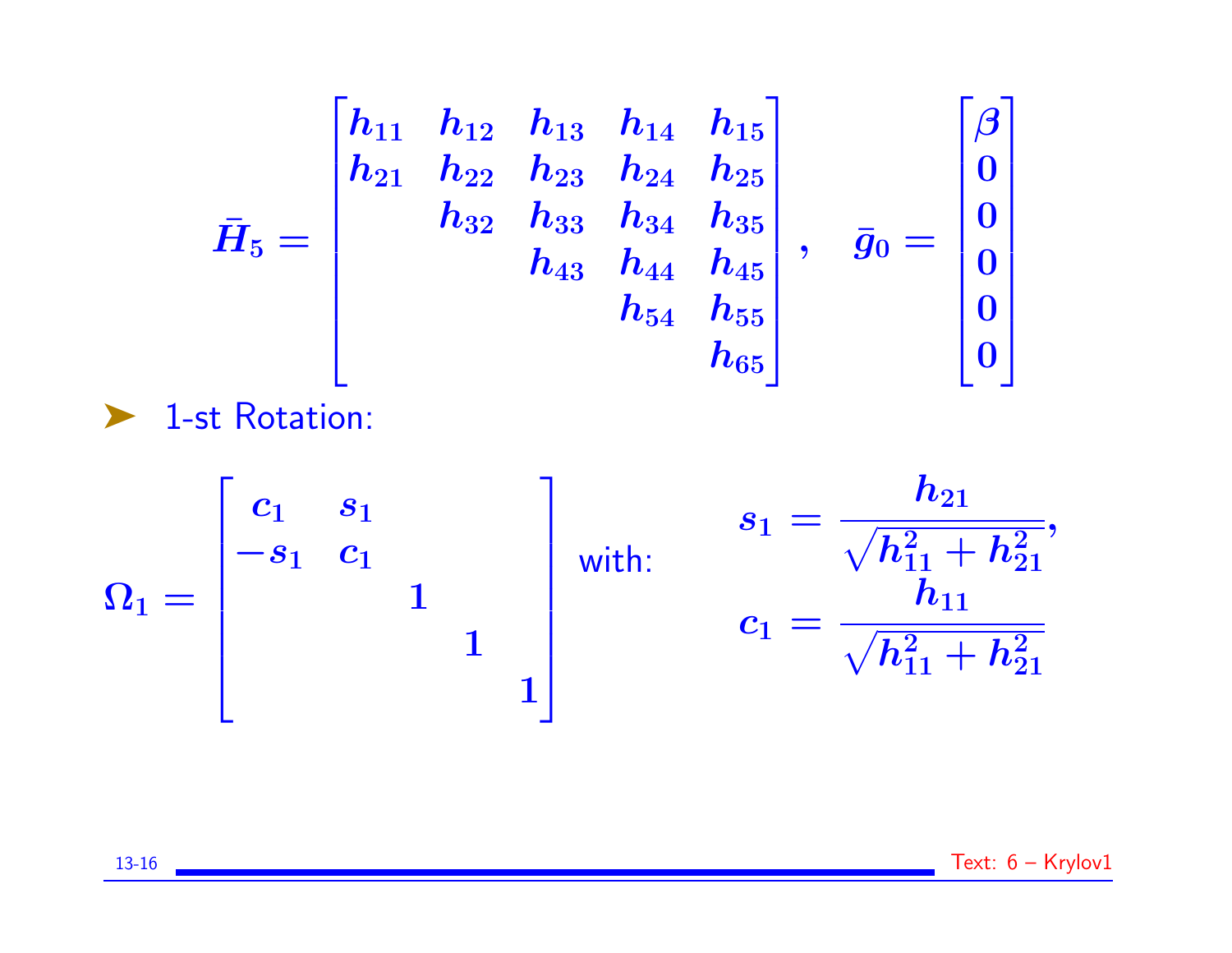$$
\bar{H}^{(1)}_{m} = \begin{bmatrix} h^{(1)}_{11} & h^{(1)}_{12} & h^{(1)}_{13} & h^{(1)}_{14} & h^{(1)}_{15} \\ & h^{(1)}_{22} & h^{(1)}_{23} & h^{(1)}_{24} & h^{(1)}_{25} \\ & h_{32} & h_{33} & h_{34} & h_{35} \\ & & h_{43} & h_{44} & h_{45} \\ & & & h_{54} & h_{55} \\ & & & & h_{65} \end{bmatrix}, \bar{g}_{1} = \begin{bmatrix} -\frac{1}{3}\end{bmatrix}
$$
\n
$$
\text{Repeat} \\ \text{with } \Omega_{2}, \\ \text{with } \Omega_{2}, \\ \text{with } \Omega_{2}, \\ \text{with } \Omega_{3}, \\ \bar{H}_{5}^{(5)} = \begin{bmatrix} h^{(5)}_{11} & h^{(5)}_{12} & h^{(5)}_{13} & h^{(5)}_{14} & h^{(5)}_{15} \\ & h^{(5)}_{22} & h^{(5)}_{23} & h^{(5)}_{24} & h^{(5)}_{25} \\ & & & h^{(5)}_{33} & h^{(5)}_{34} & h^{(5)}_{35} \\ & & & & h^{(5)}_{44} & h^{(5)}_{45} \\ & & & & & h^{(5)}_{55} \\ & & & & & & \\ \end{bmatrix}, \bar{g}_{5} = \begin{bmatrix} \gamma_{1} \\ \gamma_{2} \\ \gamma_{3} \\ \gamma_{4} \\ \gamma_{5} \\ \gamma_{6} \\ \gamma_{6} \\ \gamma_{6} \\ \gamma_{6} \\ \gamma_{6} \\ \gamma_{6} \\ \gamma_{6} \\ \gamma_{6} \\ \gamma_{6} \\ \gamma_{6} \\ \gamma_{6} \\ \gamma_{6} \\ \gamma_{6} \\ \gamma_{6} \\ \gamma_{6} \\ \gamma_{6} \\ \gamma_{6} \\ \gamma_{6} \\ \gamma_{7} \\ \gamma_{8} \\ \gamma_{9} \\ \gamma_{10} \\ \gamma_{11} \\ \gamma_{12} \\ \gamma_{13} \\ \gamma_{24} \\ \gamma_{35} \\ \gamma_{46} \\ \gamma_{57} \\ \gamma_{6} \\ \gamma_{78} \\ \gamma_{88} \\ \gamma_{98} \\ \gamma_{10} \\ \gamma_{11} \\ \gamma_{12} \\ \gamma_{13} \\ \gamma_{14} \\ \gamma_{15} \\ \
$$

13-17 Text: 6 – Krylov1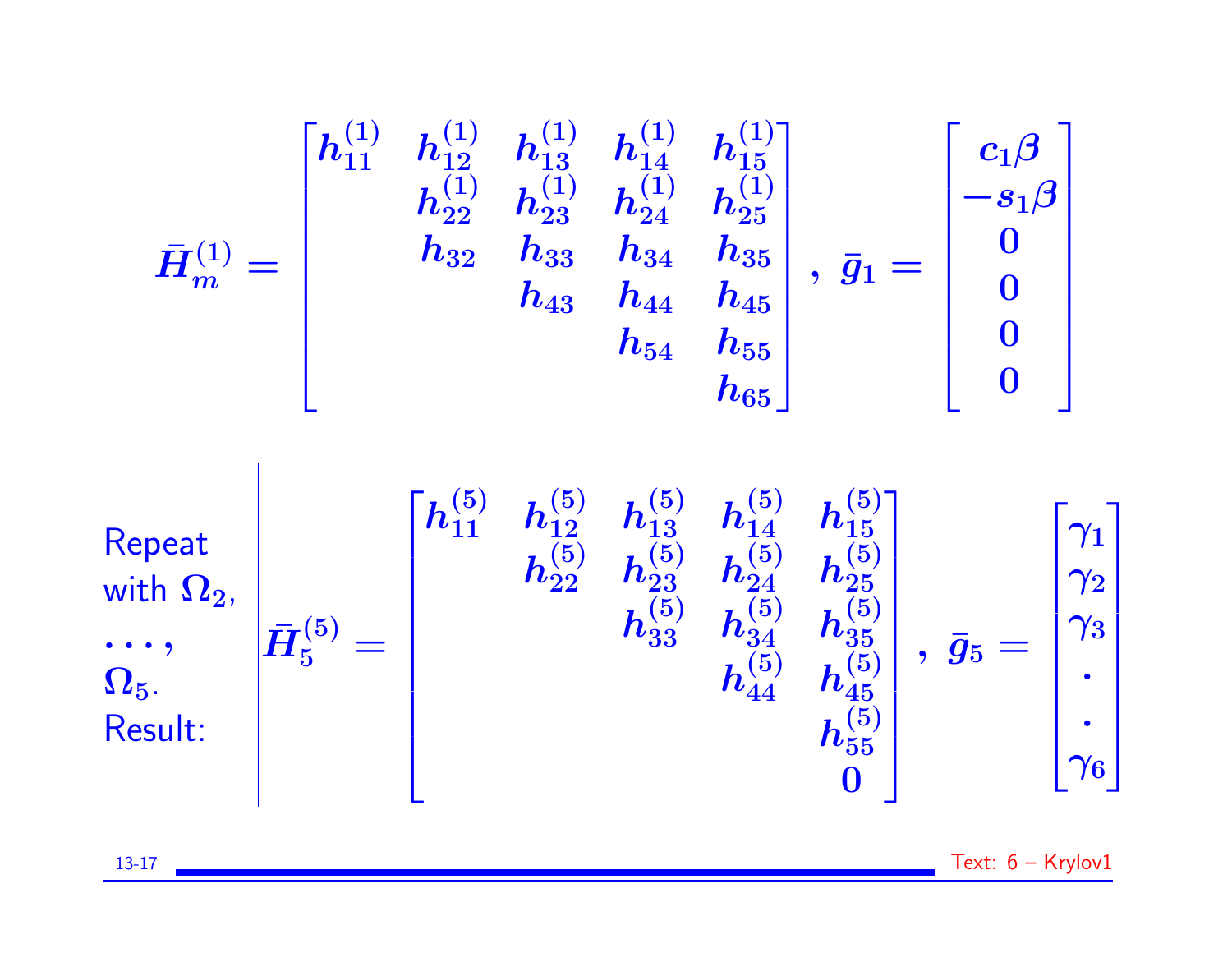## **Define**

$$
\begin{aligned} Q_m &= \Omega_m \Omega_{m-1} \dots \Omega_1 \\ \bar{R}_m &= \bar{H}_m^{(m)} = Q_m \bar{H}_m, \\ \bar{g}_m &= Q_m(\beta e_1) = (\gamma_1, \dots, \gamma_{m+1})^T. \end{aligned}
$$

$$
\sum_{n=1}^{\infty} \frac{1}{n^2} \text{ Since } Q_m \text{ is unitary,}
$$
  
 
$$
\min \|\beta e_1 - \bar{H}_m y\|_2 = \min \|\bar{g}_m - \bar{R}_m y\|_2.
$$

➤ Delete last row and solve resulting triangular system.

$$
R_my_m=g_m
$$